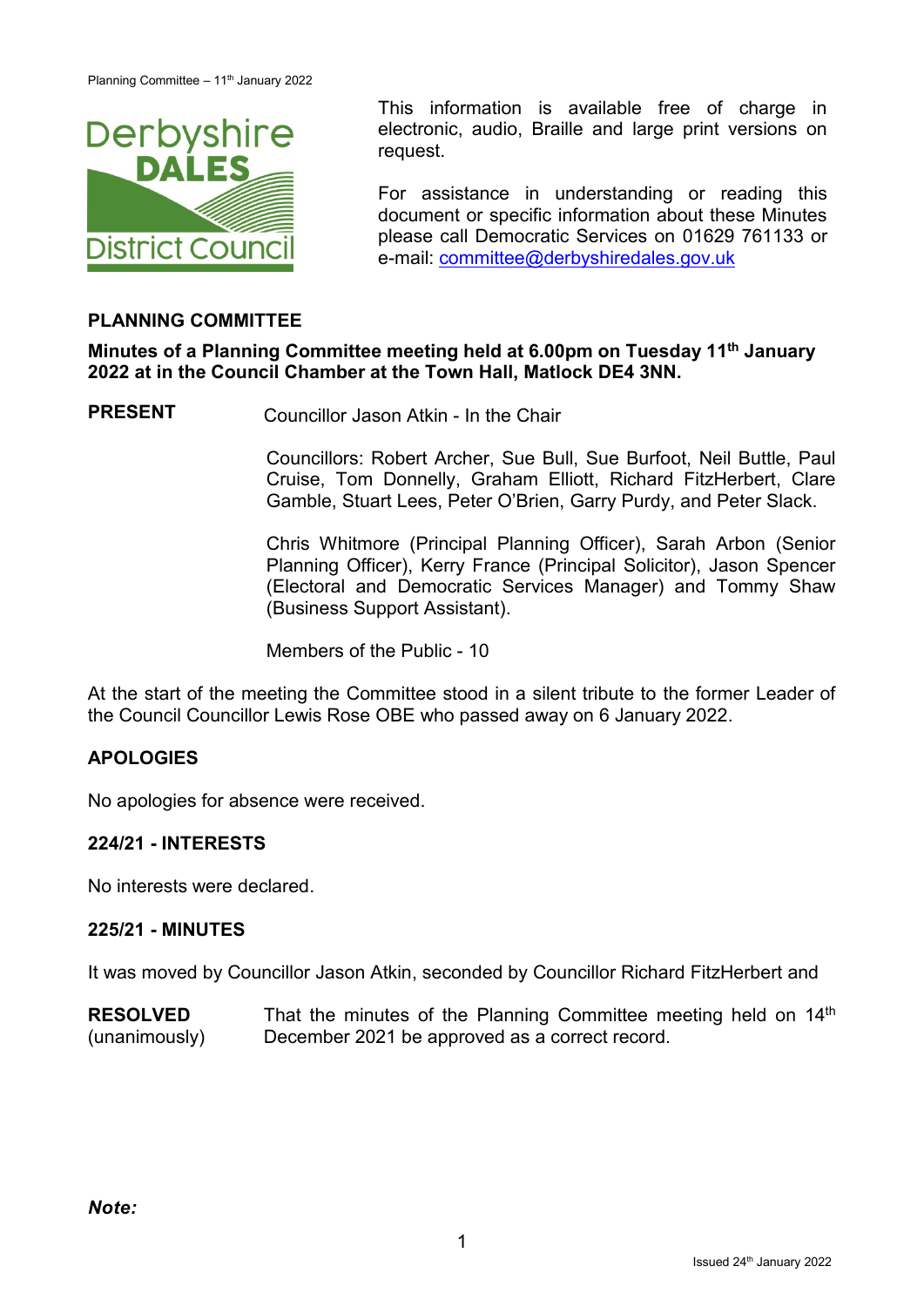Planning Committee – 11<sup>th</sup> January 2022

*"Opinions expressed or statements made by individual persons during the public participation part of a Council or committee meeting are not the opinions or statements of Derbyshire Dales District Council. These comments are made by individuals who have exercised the provisions of the Council's Constitution to address a specific meeting. The Council therefore accepts no liability for any defamatory remarks that are made during a meeting that are replicated on this document."*

### **226/21 - APPLICATION NO. 21/00500/FUL (Presentation)**

#### **Proposed extension to C-Bays building to accommodate relocated equipment (modifications to extension previously approved under planning permission 18/00919/FUL) at Darley Dale Smelter, Oldfield Lane, Warren Carr.**

In accordance with the procedure for public participation, Mr Mark Hopkinson (Local Resident), Mr Rob Ashton (Local Resident, representations were read on his behalf), Cllr Paul Morris (Stanton in the Peak Parish Council), Ms Sue Fogg (Local Resident), Mr Howard Griffith (Local Resident), Mrs Rosalind Griffith (Local Resident), Ms Laura Stevens (Local Resident), Ms Jane Newman (SAFER local community group) and Mr Ged Ward (Local Resident) spoke against the application.

The Principal Planning Officer gave a presentation showing details of the application and photographs of the site and surroundings.

The Committee had previously visited the site when Members had been given the opportunity to appreciate the proposal in the context of its surroundings.

Consultation responses were set out in section 5 of the report.

In line with the Council's procedure for direct public participation, late representations received from the public, in accordance with the criteria set out in the agenda, were published on the District Council website together with Officer responses and are set out below:

### **Following publication of the agenda:**

#### Mr M Moffat

I would like to express my concerns on what seems to be further expansion of the enthovens site which already negatively impacting in the community.

Any site expansion will no doubt result in more material being brought on and off site along existing 'none fit for purpose roads' which are not safe for vehicles of that size to safely transit through and cause safety issues for other road users.

Further to this, this HGVs transit at all times of day and night. Then need to Mount the curb or reverse to get round the junction, making increased noise and as a result, they wake my young family up.

The road is a separate mater and this email is in response to their planning application. I would be Interested to know if they council will ever do anything about this?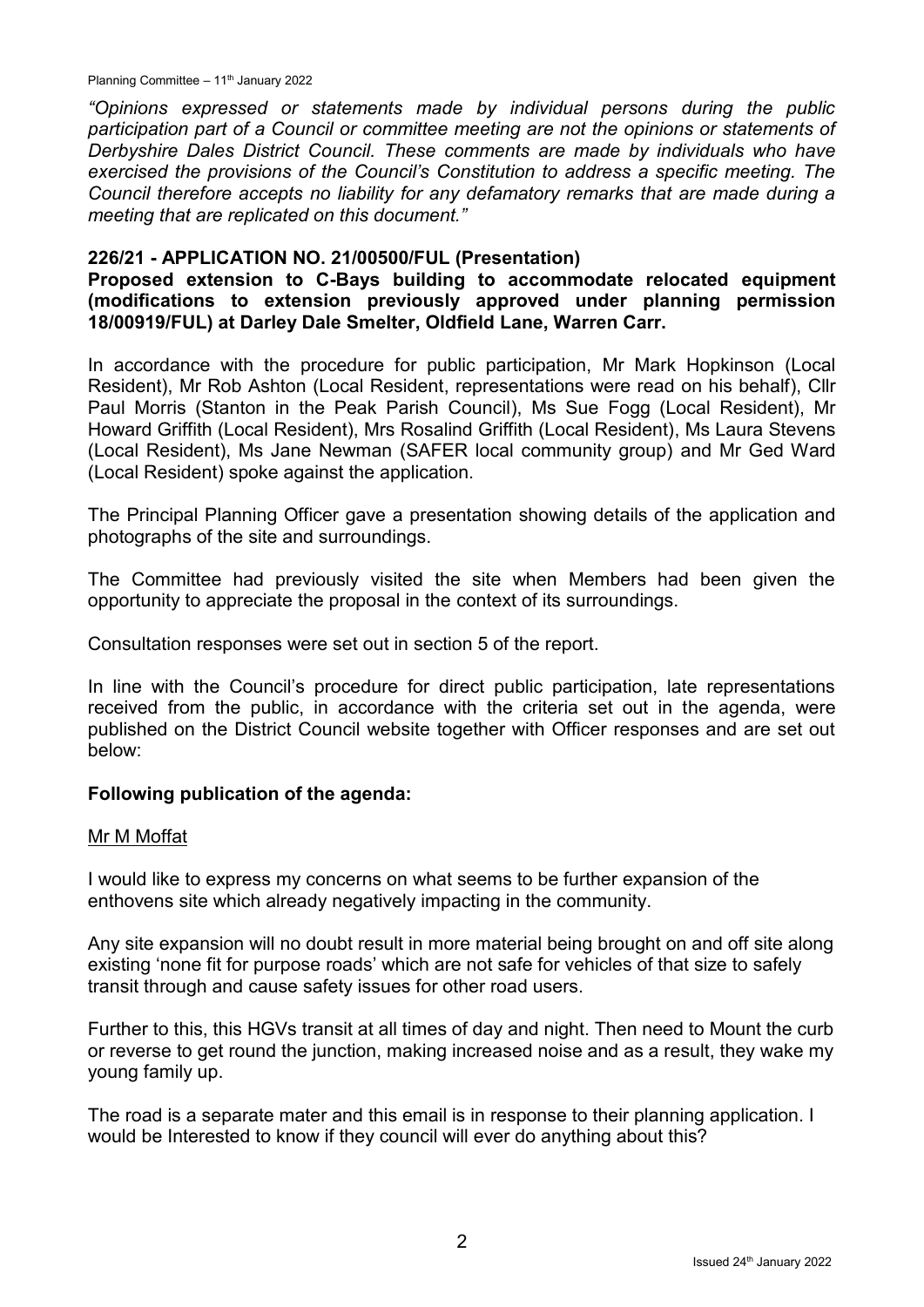#### Mr Brian Copper

As newly installed residents of Warren Carr, we'd like to bring to your attention our feelings when we look at how much of an impact Enthovens sprawling footprint has on the local environment and the worries any future intensification would cause.

We understood, from the seller of the property we bought, and from speaking to the estate agent that the factory would not be allowed to expand further - the significant limits on infrastructure through the hamlets of Darley Dale and Darley Bridge, not limited to the width of the roads, the lack of pavement for pedestrians, and the tightness of corners across the bridge and into Oldfield Lane, being at least some of the reasons that the local area simply could not contend with any increase in additional vehicular activity.

As I understand it, Enthovens have had 10 individual planning permissions accepted over the past 15 years, that they have said individually do not pose a significant increase, but these plans, when put together, cannot be anything other than significant. If Enthovens decide to progress all of their allowed permissions, then simple economics would indicate that there would have to be increased activity, not only of heavy goods vehicles, but of delivery vans and staff cars and all the other instances that follow increased economic activity.

If Enthovens want to expand the site, it's because they need to expand their activity - if they need to expand their activity, it's because they need to process more work - if they need to process more work, they will be requiring more HGVs to deliver the raw materials, more staff to work at the factory, more delivery vehicles to bring in the required materials, more waste disposal vehicles to remove the detritus etc. This is a simple fact of growth. It will be unavoidable to increase the level of vehicular activity.

I walk my dogs down the road past the factory in order to access the local area, and on some days, there have been 15 HGVs parked outside. They have blocked both sides of Oldfield Lane and as a single vulnerable human it can be very intimidating walking down a road when 2, 3 or more trucks are bearing down on you with nowhere to go to avoid them. In order to save ourselves from this stress, we often walk upwards towards Stanton Moor and it's from there, especially at this time of year, that you can see the blot on the landscape the factory is - with no leaves on the trees, the sight that dominates is the factory. The recent felling of the surrounding tress is only going to make the view worse into Spring and Summer.

This is such an incredibly beautiful part of the world, one that has drawn us from the sprawling metropolis of Manchester, with it's pollution and noise and huge traffic levels. Please don't let a domino effect of planning application approvals destroy any more of the surrounding area.

### Mr G Ward

He makes a request that the Local Planning Authority (LPA) uses the powers available to it to investigate the scale of the intensification they argue has taken place at the Enthoven site over several years which may amount to a change of use. Specifically, that the Council serve a Planning Contravention Notice alleging such material change of use. He requests that the following be taken into account:-

- 1. Material change of use by intensification
- 2. The production capacity at the site.
- 3. Is there evidence of a staging of development, contrary to planning law?
- 4. Development history since 2003.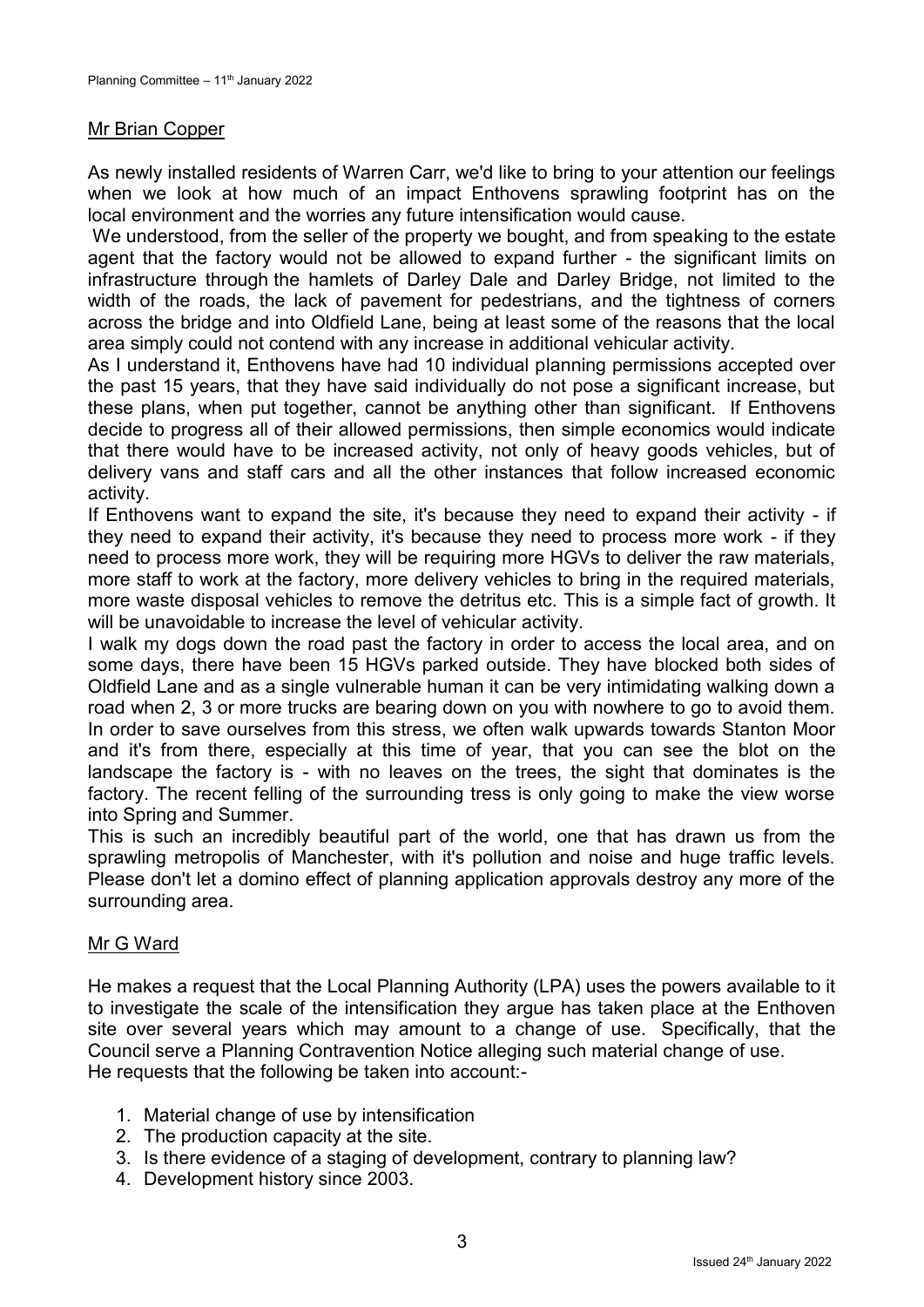The Appeal Court Judgement Hertfordshire County Council v Secretary of State for Communities and Local Government is cited. In this case the throughput had almost doubled and the judgement that the material change of use fell to be considered by reference to character of the use of the land with mere intensification on its own not constituting a material change of use. This

## **RESPONSE:**

The premises has an established general industrial use (Use Class B2) which can operate without restriction in planning / land use terms. The EA regulate the site under the Environmental Permitting Regulations 2016. The permit is a prescriptive document which is site specific and covers all aspects of likely polluting emissions from the site be that noise, air, water or land related. The application on the agenda for committee relates to a change to a building previously granted permission in 2018. Following deferral of the item at previous planning committee meetings the Local Planning Authority has sought information from the applicant which has confirmed that the amount of material that is 'processed' on site (annual incoming tonnage) has not substantially changed for some 10+ years nor has the nature of the activity undertaken changed to the extent that a breach of planning control can been alleged to warrant the serving of a PCN.

During the discussion Councillor Gary Purdy agreed to raise with the Chief Executive issues raised by local residents and the options for the Council facilitating a liaison group to allow residents to raise concerns with the site operator.

It was moved by Councillor Richard FitzHerbert, seconded by Councillor Garry Purdy and

| <b>RESOLVED</b> | That planning permission be approved subject to the conditions set out |
|-----------------|------------------------------------------------------------------------|
|                 | in the report.                                                         |

**Voting:**

| For               |   |
|-------------------|---|
| <b>Against</b>    | 6 |
| <b>Abstention</b> | O |

The Chairman declared the motion **CARRIED**.

The meeting was adjourned from 7:22pm to 7:35pm following consideration of this item.

### **227/21 - APPLICATION NO. 21/01100/FUL (Presentation)**

### **Retention and improvements to access and access driveway at 1 The Flatts, Wyaston Road, Ashbourne.**

The Principal Planning Officer gave a presentation showing details of the application and photographs of the site and surroundings.

The item was deferred from a previous meeting to allow for discussions to address the objections raised by the highway authority, further information was provided by the applicant via their agent and detailed in section 2.2 of the report.

The Committee had previously visited the site when Members had been given the opportunity to appreciate the proposal in the context of its surroundings.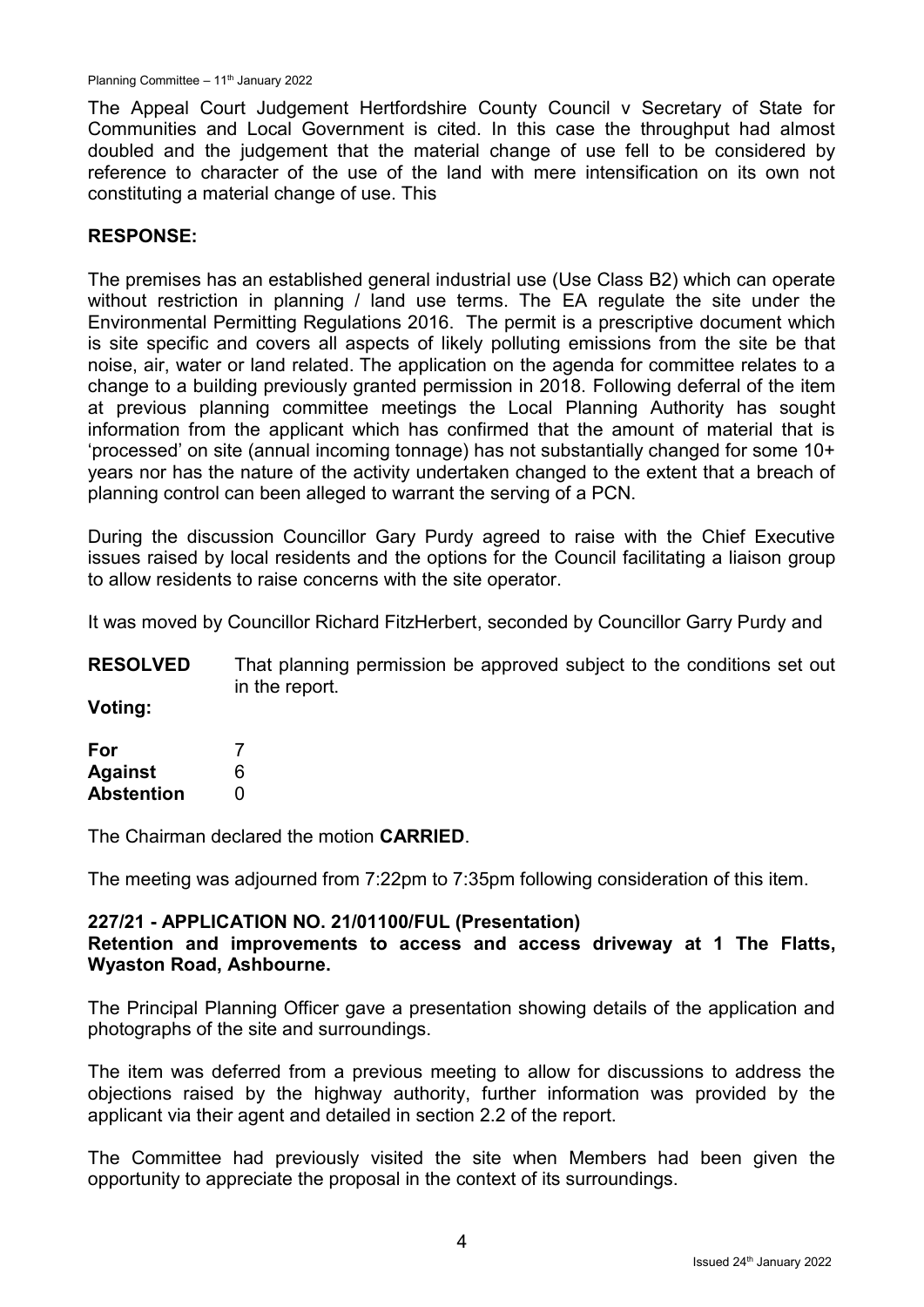Consultation responses were set out in section 5 of the report.

An amendment to include an additional condition requiring crushed stone with a grass central reservation in order to improve the landscape impact of the development was moved by Councillor Peter O'Brien and seconded by Councillor Clare Gamble. The amendment was put to the vote and lost with 4 votes for, 7 votes against and 2 abstentions.

It was moved by Councillor Peter Slack, seconded by Councillor Garry Purdy and

**RESOLVED** That planning permission be approved subject to the conditions set out in the report.

**Voting:**

| For               | 9 |
|-------------------|---|
| <b>Against</b>    | 3 |
| <b>Abstention</b> |   |

The Chairman declared the motion **CARRIED**.

#### **228/21 - APPLICATION NO. 21/01245/FUL (Site Visit and Presentation)**

**Proposed demolition of existing buildings and erection of a care home (Use Class C2) with associated parking, access and landscaping at Leys Farm, Wyaston Road, Ashbourne.**

In accordance with the procedure for public participation, Ms Karine Johnson (Agent) spoke in favour of the application.

The Senior Planning Officer gave a presentation showing details of the application and photographs of the site and surroundings.

The Committee had previously visited the site when Members had been given the opportunity to appreciate the proposal in the context of its surroundings.

Consultation responses were set out in section 5 of the report.

In line with the Council's procedure for direct public participation, late representations received from the public, in accordance with the criteria set out in the agenda, were published on the District Council website together with Officer responses and are set out below:

#### **Following publication of the agenda:**

Derbyshire Wildlife Trust have responded on the revised information in relation to the bat mitigation and revised landscaping plan. They questioned why the bat loft dimensions did not comply with the minimum required.

The information provided in the revised Landscape Masterplan is sufficient and removes the requirement for an Ecological Enhancement condition.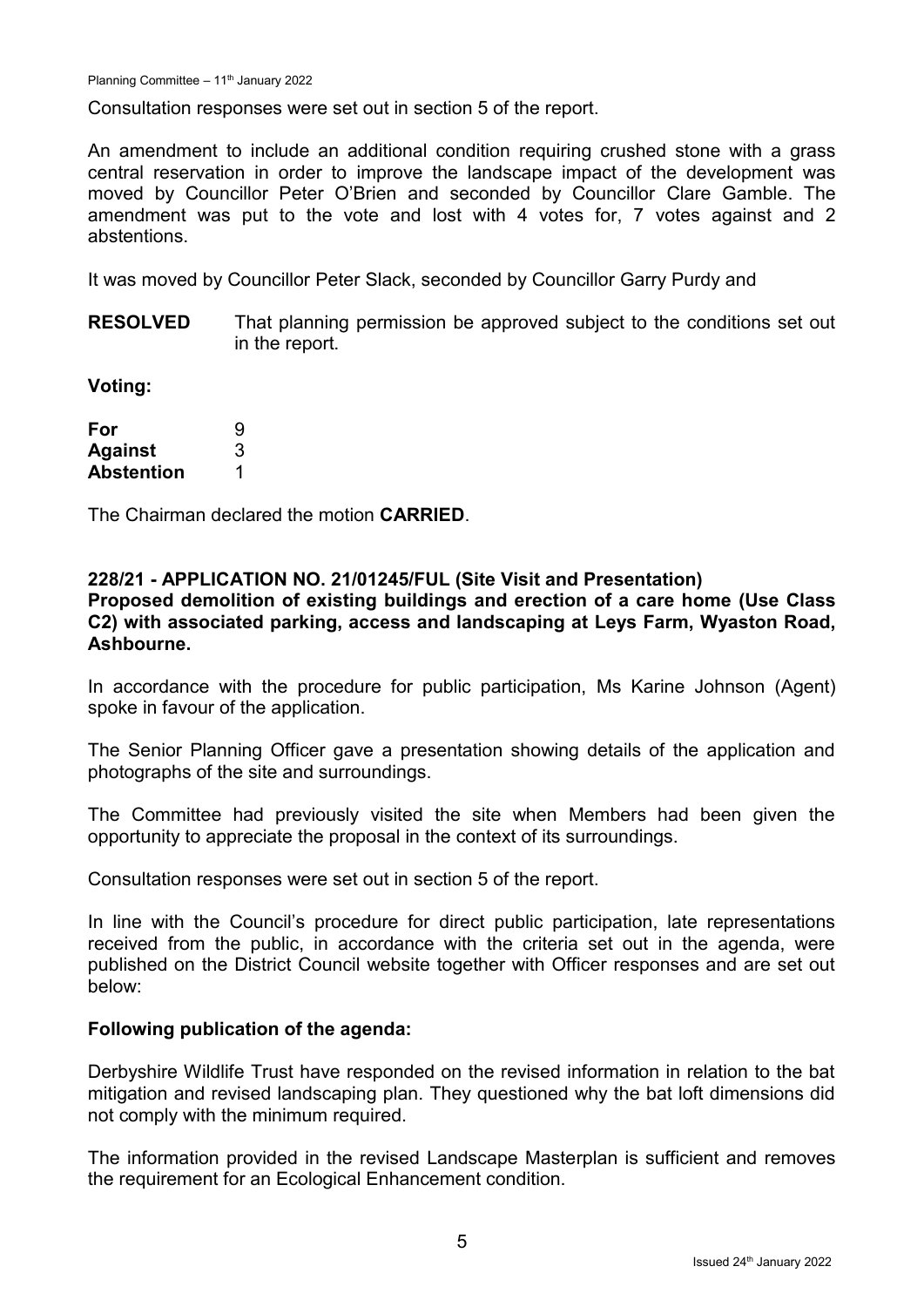Regarding Biodiversity Net Gain requirements, we note the email correspondence between Gillings Planning and the LPA and have nothing further to add.

Additional conditions below are recommended.

#### Bat Mitigation and Licensing

29. The demolition of Buildings 3,4, 6 and 7 shall not take place until a European Protected Species licence has been obtained from Natural England, plus all additional survey work considered necessary to inform the licence application has been undertaken. Upon receipt of a licence from Natural England, works shall proceed strictly in accordance with the approved mitigation, which should be based on the proposed measures outlined in the Bat Activity Survey report (Elite Ecology, 2020) and amended as necessary based on the results of the additional surveys and any correspondence from Natural England. Such approved mitigation will be implemented in full in accordance with a timetable of works included within the licence and followed thereafter. A copy of the licence will be submitted to the LPA once granted, along with a copy of the results of any monitoring works.

#### Lighting Plan - amendment to condition 27

Prior to the installation of lighting fixtures, a detailed lighting strategy shall be submitted to and approved in writing by the LPA to safeguard the new bat roosting features on site, including the bat loft access points, bat tiles and tree-mounted bat boxes. The Plan shall provide details of the chosen luminaires, their locations and any mitigating features such as dimmers, PIR sensors and timers. Dependent on the scale of proposed lighting, a lux contour plan may be required to demonstrate acceptable levels of lightspill to the aforementioned bat roosting features. Guidelines can be found in Guidance Note 08/18 - Bats and Artificial Lighting in the UK (BCT and ILP, 2018). Such approved measures will be implemented in full.

#### Nesting bird best practice

30. No stripping, demolition works or vegetation clearance shall take place between 1st March and 31st August inclusive, unless preceded by a nesting bird survey undertaken by a competent ecologist. If nesting birds are present, an appropriate exclusion zone will be implemented and monitored until the chicks have fledged. No works shall be undertaken within exclusion zones whilst nesting birds are present.

An amended plan (4408-WRD-XX-02-DR-A-0202 Rev. P014 Proposed Second Floor) has been provided. The bat loft area has been increased to conform to the dimensions recommended in the Bat Survey Report (page 22, 5m x 5m with 2m height minimum). The dimensions of the amended bat loft are shown on the plan (5m x 5.370m) –which meets the requirements of the Bat Survey Report.

Amended wording for conditions 2 and 26 and an additional approved plans condition together with the two additional Wildlife Trust conditions above is recommended.

2. Notwithstanding the provisions of the Town and Country Planning (Uses Classes) Order 1987 and the Town and Country Planning (General Permitted Development) Order 2015, (or any Order revoking or re-enacting those Orders with or without modifications), the accommodation shall be used for Class C2 'Residential Institution' only and shall be used for no other purpose, including any other activity within the same class of the schedule to that Order.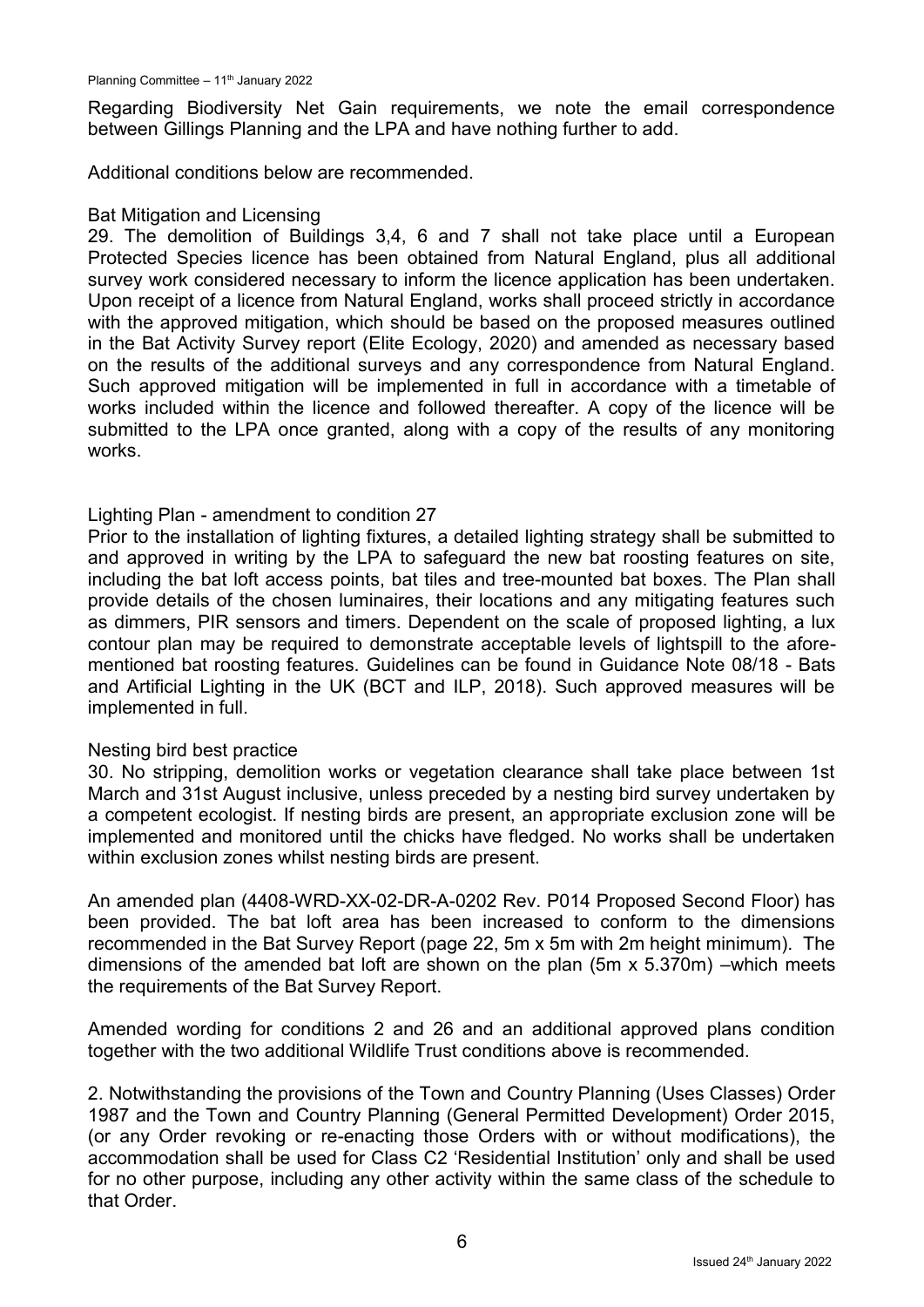26. The construction of the development and associated works including deliveries shall not take place on Sundays or Public Holidays or any time otherwise than between the hours of 0800 hours and 1800 hours Mondays to Fridays and 0900 hours and 1300 hours on Saturdays.

28. The development hereby permitted shall be carried out in accordance with the following plans:- 4408-WRD-XX-ZZ-DR-A-0080 Rev. P06 Site Location Plan 4408-WRD-XX-00-DR-A-0200 Rev. P011 Proposed Ground Floor Plan 4408-WRD-XX-01-DR-A-0201 Rev. P010 Proposed First Floor Plan 4408-WRD-XX-02-DR-A-0202 Rev. P014 Proposed Second Floor Plan received 07.01.22 4408-WRD-XX-XX-DR-A-0203 Rev. P08 Proposed Roof Plan 4408-WRD-XX-ZZ-DR-A-0300 Rev. P010 Proposed North-East and North-West **Elevations** 4408-WRD-XX-ZZ-DR-A-0302 Rev. P05 Proposed North-East and South-West Sectional Elevation 4408-WRD-XX-ZZ-DR-A-0301 Rev. P011 Proposed South-East and South-West Elevations [wrong reference in the report: 4408-WRD-XX-ZZ-DR-A-**0302**] 4408-WRD-XX-ZZ-DR-A-0303 Rev. P05 Proposed Site Sections 4408-WRD-XX-00-DR-A-0500 Rev. P022 Proposed Masterplan B18095-101J Landscape Masterplan 129583/2200 Drainage Strategy ;unless as otherwise required by condition attached to this permission or following approval of an application made pursuant to Section 96A of the Town and Country Planning Act 1990.

Reason: For the avoidance of doubt.

### **RESPONSE:**

The amended plan has overcome the issue that the wildlife trust raised in regard to the bat  $I \cap \mathsf{ft}$ 

It was moved by Councillor Tom Donnelly, seconded by Councillor Robert Archer and

**RESOLVED** (unanimously) That authority be delegated to the Development Manager or Principal Planning Officer to grant planning permission, subject to the conditions set out in the report, upon the completion of a Section 106 Agreement to secure a health contribution of £13,440 for the closest practices of Ashbourne Surgery and Ashbourne Medical Practice.

### **229/21 - DURATION OF MEETINGS (MOTION TO CONTINUE)**

It was moved by Councillor Jason Atkin, seconded by Councillor Tom Donnelly and

**RESOLVED**  (unanimously) That, in accordance with Rule of Procedure 13, the meeting continue for a further 30 minutes to enable the business on the agenda to be concluded.